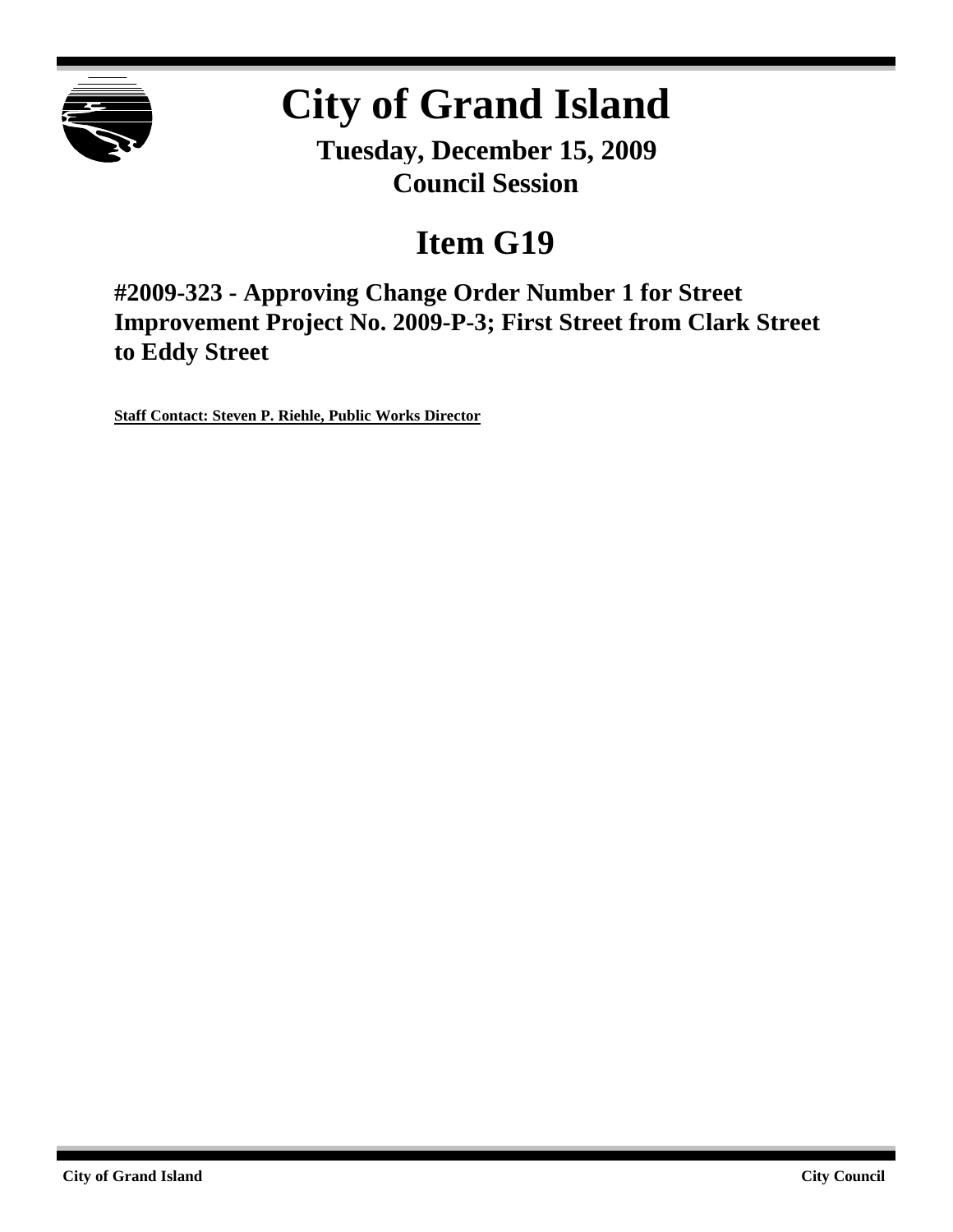## **Council Agenda Memo**

| <b>From:</b>    | Steven P. Riehle, Public Works Director                                                                                                 |  |  |  |
|-----------------|-----------------------------------------------------------------------------------------------------------------------------------------|--|--|--|
| <b>Meeting:</b> | December 15, 2009                                                                                                                       |  |  |  |
| Subject:        | Approving Change Order Number 1 for Street<br>Improvement Project No. 2009-P-3; First Street from<br><b>Clark Street to Eddy Street</b> |  |  |  |
| Item $\#$ 's:   | $G-19$                                                                                                                                  |  |  |  |
| $Presenter(s):$ | Steven P. Riehle, Public Works Director                                                                                                 |  |  |  |

#### **Background**

The Diamond Engineering Company of Grand Island, Nebraska was awarded a \$95,206.60 contract on October 13, 2009 for the above project. The project provides for concrete pavement replacement on First Street from Clark Street to Eddy Street (eastbound US Highway 30). The concrete base underneath the asphalt surfacing on this section of roadway was failing.

#### **Discussion**

The soil underneath the concrete base was unsuitable and removal was necessary to allow for replacement of the foundation with suitable material. The lump sum cost for the removal of the unsuitable base material and replacement of approximately 825 cubic yards of suitable material is \$5,500.00. The price per cubic yard is deemed fair and reasonable when compared to the Nebraska Department of Road's average unit bid prices.

#### **Alternatives**

It appears that the Council has the following alternatives concerning the issue at hand. The Council may:

- 1. Move to approve
- 2. Refer the issue to a Committee
- 3. Postpone the issue to future date
- 4. Take no action on the issue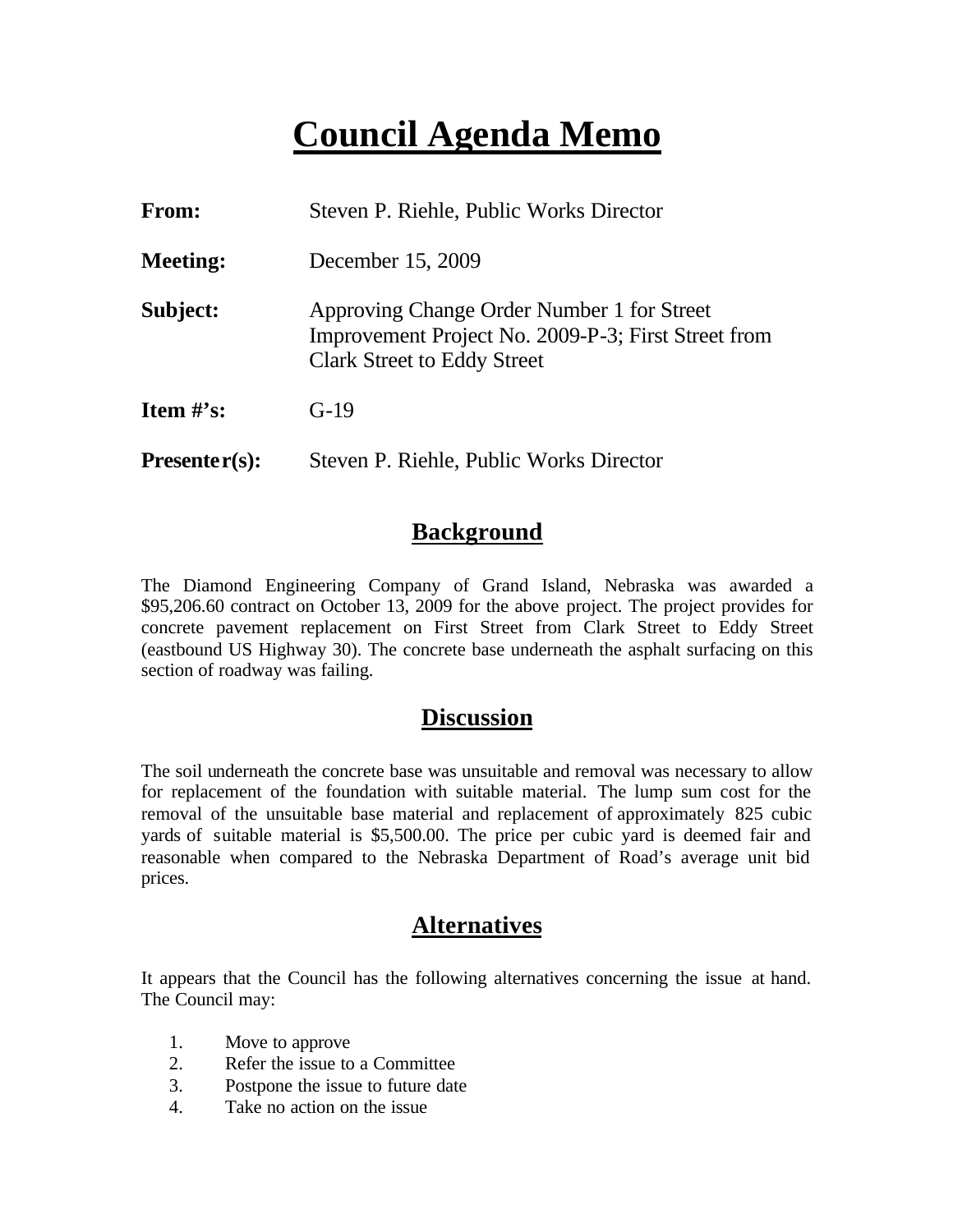### **Recommendation**

City Administration recommends that the Council approve Change Order Number 1 for Street Improvement Project No. 2009-P-3; First Street from Clark Street to Eddy Street.

### **Sample Motion**

Move to approve Change Order Number 1.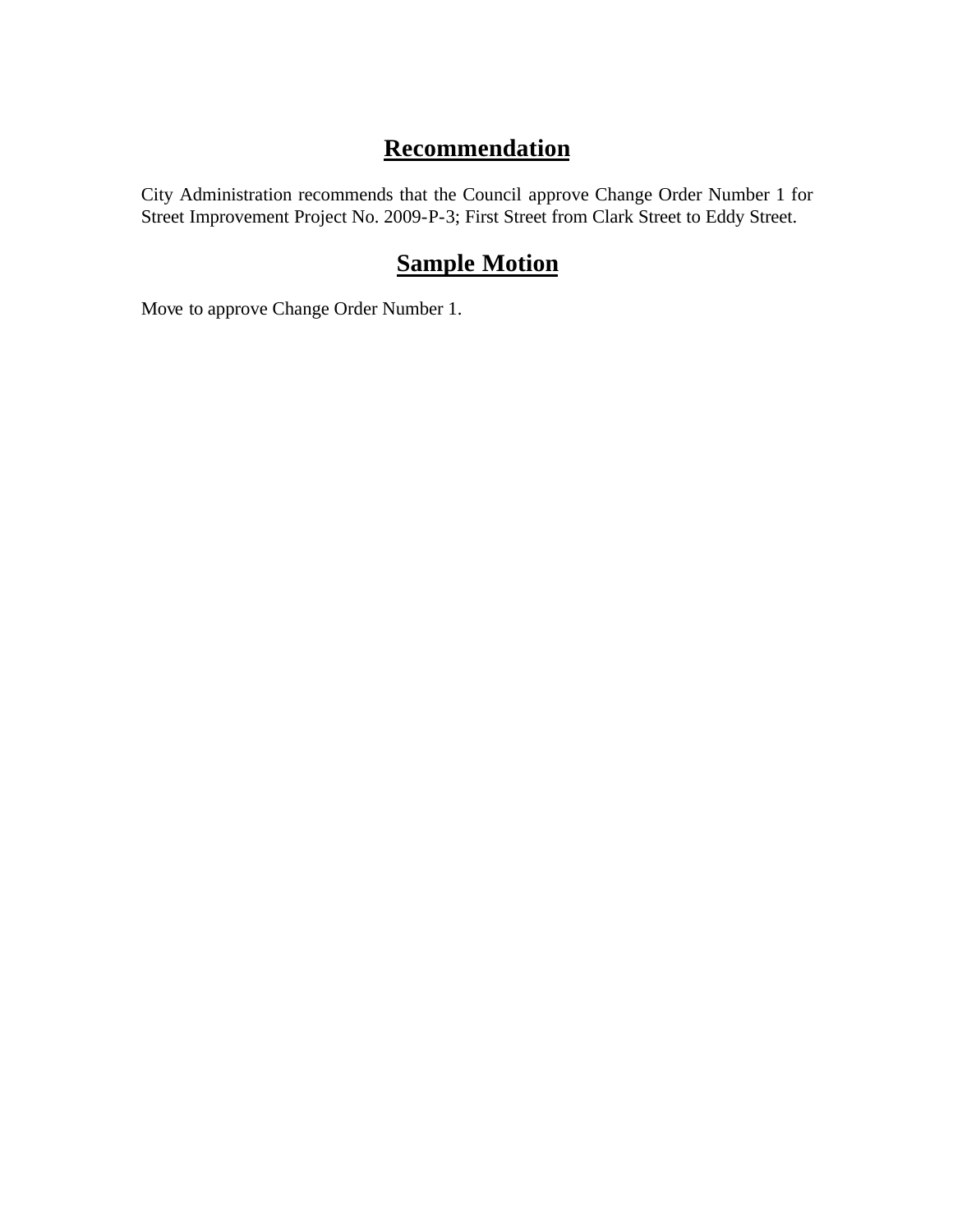| <b>City of Grand Island</b><br>100 East 1st Street<br>Grand Island, Nebraska 68801 |                                                                                                        |  | <b>CHANGE ORDER NUMBER 1</b>        |    |          |  |  |
|------------------------------------------------------------------------------------|--------------------------------------------------------------------------------------------------------|--|-------------------------------------|----|----------|--|--|
|                                                                                    |                                                                                                        |  | Date of Issuance: December 15, 2009 |    |          |  |  |
|                                                                                    | <b>PROJECT:</b> Street Improvement Project No. 2009-P-3; First Street from Clark Street to Eddy Street |  |                                     |    |          |  |  |
| <b>CONTRACTOR:</b> The Diamond Engineering Company                                 |                                                                                                        |  |                                     |    |          |  |  |
| <b>CONTRACT DATE: October 13, 2009</b>                                             |                                                                                                        |  |                                     |    |          |  |  |
| To remove the unsuitable base material and replace with suitable material.         |                                                                                                        |  |                                     |    |          |  |  |
|                                                                                    | Removal and Replace Unsuitable Material 1.00 each                                                      |  | lump sum                            | \$ | 5,500.00 |  |  |
| The changes result in the following adjustment to the Contract Amount:             |                                                                                                        |  |                                     |    |          |  |  |
|                                                                                    |                                                                                                        |  |                                     |    |          |  |  |
|                                                                                    |                                                                                                        |  |                                     |    |          |  |  |
|                                                                                    |                                                                                                        |  |                                     |    |          |  |  |
| <b>Approval Recommended:</b>                                                       |                                                                                                        |  |                                     |    |          |  |  |
| By                                                                                 | Steven P. Riehle, Public Works Director                                                                |  |                                     |    |          |  |  |
|                                                                                    |                                                                                                        |  |                                     |    |          |  |  |

Date

**The Above Change Order Accepted: Approved for the City of Grand Island:**

The Diamond Engineering Company Fig. 53. By ond Engineering Company Margaret Hornady, Mayor

 $\mathsf{By} \_\_\_\_\_\_\_$ 

Attest:<br>RaNae Edwards, City Clerk

Date Date**\_\_\_\_\_\_\_\_\_\_\_\_\_\_\_\_\_\_\_\_\_\_\_\_\_\_\_\_\_\_\_**